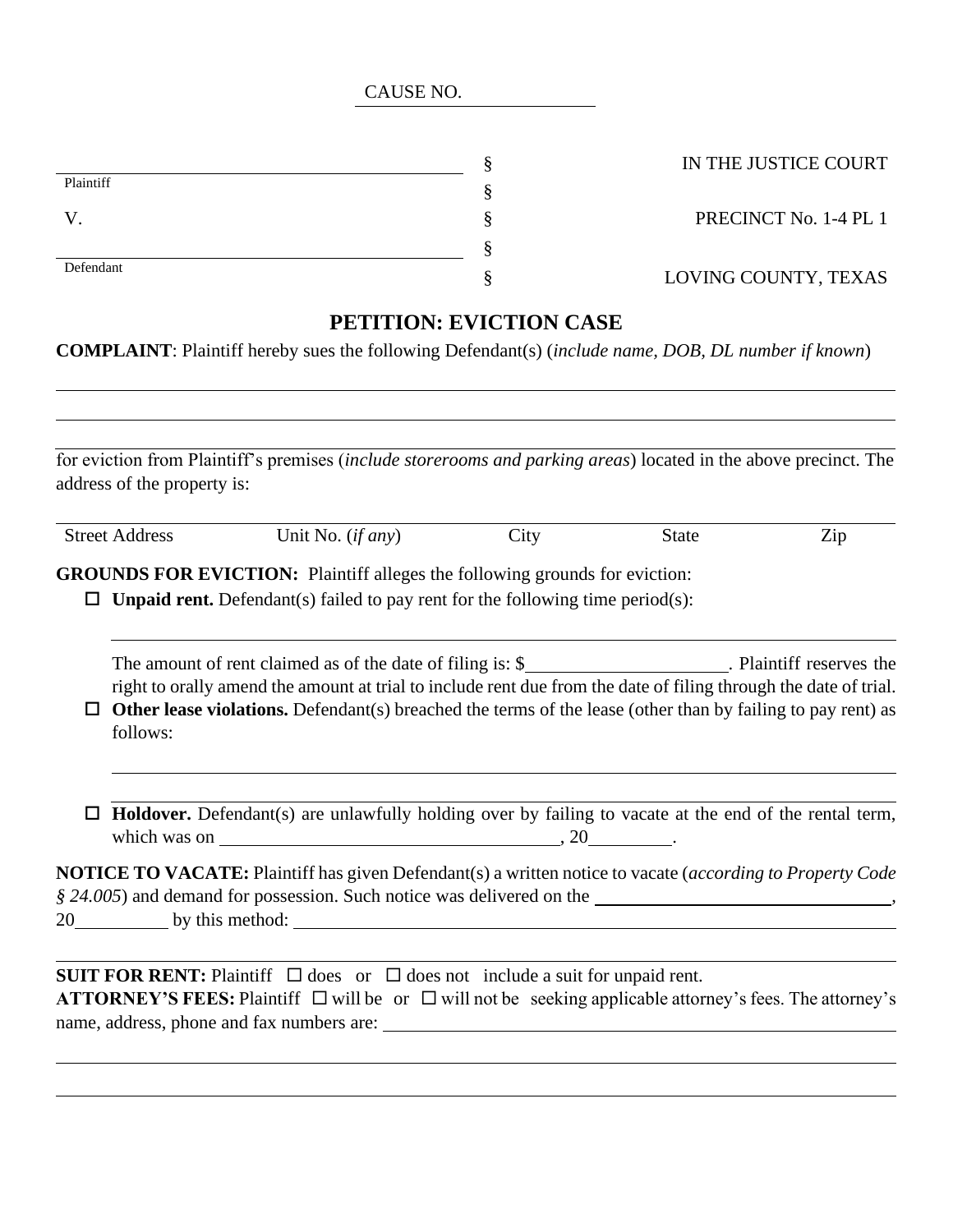**IMMEDIATE POSSESSION BOND:** If Plaintiff has filed a bond for immediate possession, Plaintiff requests that: (1) the court set the amount of the bond; (2) the court approve the bond; and (3) proper notices, as required by the Texas Rules of Civil Procedure, are given to the Defendant(s).

**SERVICE OF CITATION:** Service is requested on Defendant(s) by: personal service at home or work, or by delivery to a person over the age of 16 years at Defendant's usual place of residence. If required, Plaintiff requests alternative service as allowed by the Texas Rules of Civil Procedure. Other home or work addresses where Defendant(s) may be served are:

Plaintiff knows of no other home or work addresses of Defendant(s) in this county.

**RELIEF:** Plaintiff requests that Defendant(s) is served with the citation and that Plaintiff is awarded a judgment against Defendant(s) for: possession of the premises, including removal of Defendant(s) and Defendant's possessions from the premises, unpaid rent, if set forth above, attorney's fees, court costs, and interest on the above sums at the rate stated in the lease, or if not so stated, at the statutory rate for judgments.

 $\Box$  I hereby request a jury trial. The fee is \$22 and must be paid at least 3 days before trial.

 $\Box$  I hereby consent for the answer and any other motions or pleadings to be sent to my email address as

follows:

\_\_\_\_\_\_\_\_\_\_\_\_\_\_\_\_\_\_\_\_\_\_\_\_\_\_\_\_\_\_\_\_\_\_\_\_\_\_ \_\_\_\_\_\_\_\_\_\_\_\_\_\_\_\_\_\_\_\_\_\_\_\_\_\_\_\_\_\_\_\_\_\_\_\_\_\_ Plaintiff's Printed Name Signature of Plaintiff or Agent or Attorney

.

**Defendant's Information** *(if known)*: Name:

Date of birth: Last three digits of Driver License: Last three digits of Driver License:

Last three digits of Social Security Number:

**SERVICE BY EMAIL:** (*Normally, documents in this case are sent by mail. If it is easier for you, you can choose to get some of the documents sent by email. If you choose to get documents by email, you must have an email account where you can receive, open, and view large attachments, and it is important that you check this email account every day. Even if you receive some documents by email, you will still receive some documents about the case by mail or personal service, so you must not ignore any documents from the court or other parties received by mail or personal service.*)

 $\Box$  Yes, I would like to receive documents related to this case by email at this email address:

 $\Box$  No, I do not want to receive any documents by email.

## **REMOTE PARTICIPATION:**

**Hearing by Phone Call**: (*When a hearing happens by phone call, you will be able to talk to and hear the judge, Plaintiff, or any witnesses, but you will not be able to see them. Copies of any evidence to be used must be exchanged by the parties and sent to the judge before the hearing.*)